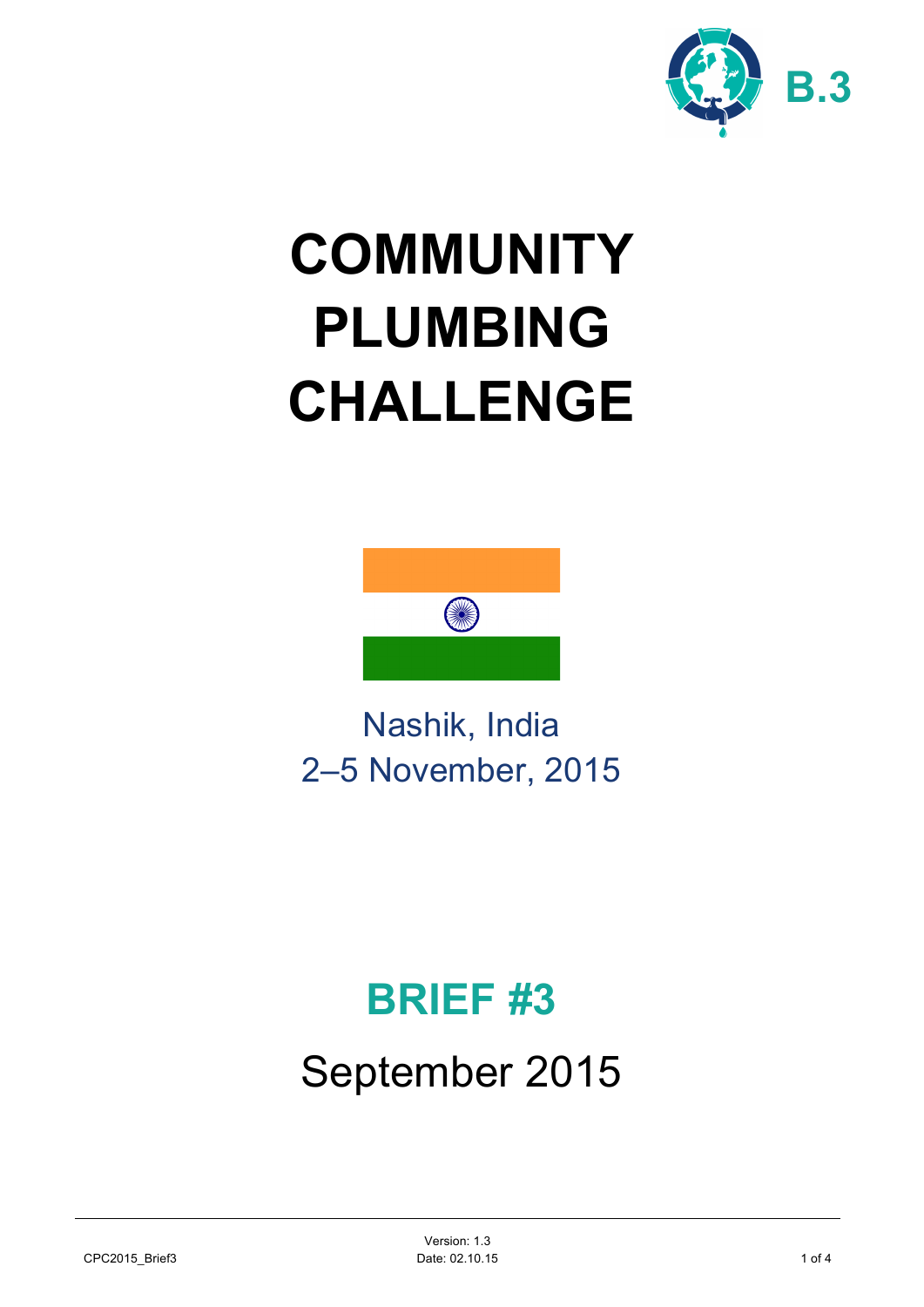

### **Your Challenge – an overview:**

- **Provide better ventilation and light for all three toilet facilities on site.**
- **Create a cleaner, and more user-friendly environment in these toilets.**

#### **This Brief (B.3) has two parts:**

- **1** Design solution for ventilation and light in toilets at School 125, Mukti Dham, Nashik.
- **2** Presentation of design solution to a Community representative group.

#### **Please refer to the following Supporting Documents (separate files):**

- Full school site plan and individual workspace plans (filename: CPC2015\_Plans.pdf)
- Works schedule (filename: CPC2015\_Schedule.pdf)
- Materials and Tools/equipment order forms (filename: CPC2015 Materials.pdf)

A supporting photoset with images of host School and existing facilities is also available at the following link: https://www.dropbox.com/sh/irrtwvgmuzg5gsm/AABWJginZPWtVkfDcaeYD2Oja?dl=0

#### **General tips:**

Teams must consider that access to power onsite at the school is limited and unreliable, and plan accordingly.

All presentations and activities prepared should attempt creative means of interaction with the students, in order to overcome language and literacy barriers.

Flip charts will be available, if required. All other printed material should be prepared in advance.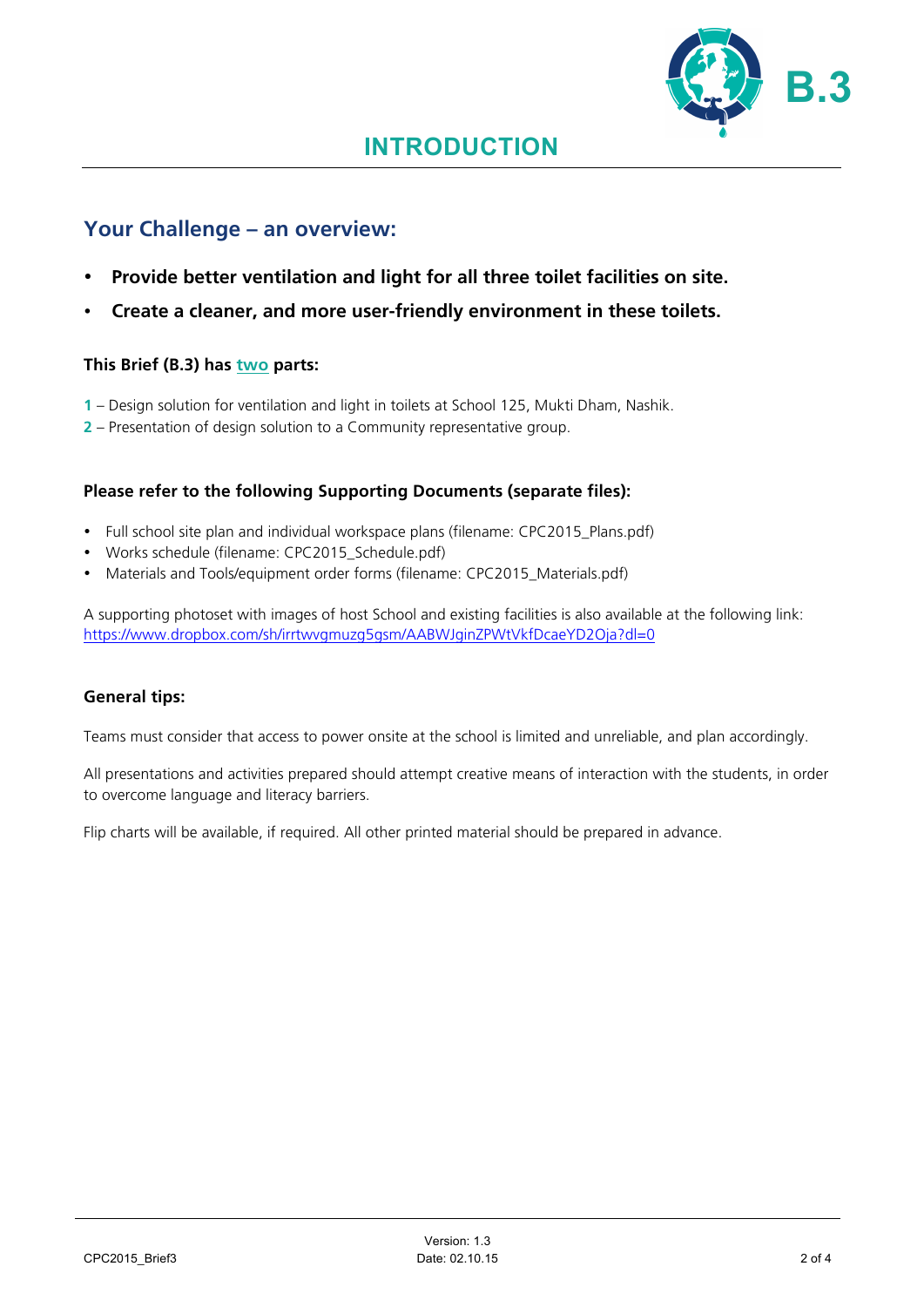

# **PART 1**

### **VENTILATION AND LIGHTING**

#### **Timeframe:**

This must be completed in collaboration with all other Teams during the period **3 to 5 Nov, 2015** (at the Challenge).

#### **Your Challenge:**

Provide a proposal to improve the use of all three toilets at the school through better ventilation and light, creating a more user-friendly environment in the toilets. This solution must include:

- A design of the proposed ventilation upgrade
- A design of the proposed lighting upgrade
- Further recommendations for improving the interior design of the space

#### **Collaboratively, Teams must deliver:**

- Site plans/drawings of the new facilities.
- Rationale document (how it works).
- Installation and maintenance guide for the solution, including required toolkit. This should reference the Indian Plumbing Association maintenance grant, as per Brief #1.
- Full material costing/budget in order to implement the solution.

#### **Note:**

Your solution should be realistic: achievable to build within two days intensive work onsite at the school during the CPC. This process must be clearly explained in your Rationale.

Teams will organize and work together on Days 2, 3 and 4 to carry out this work onsite.